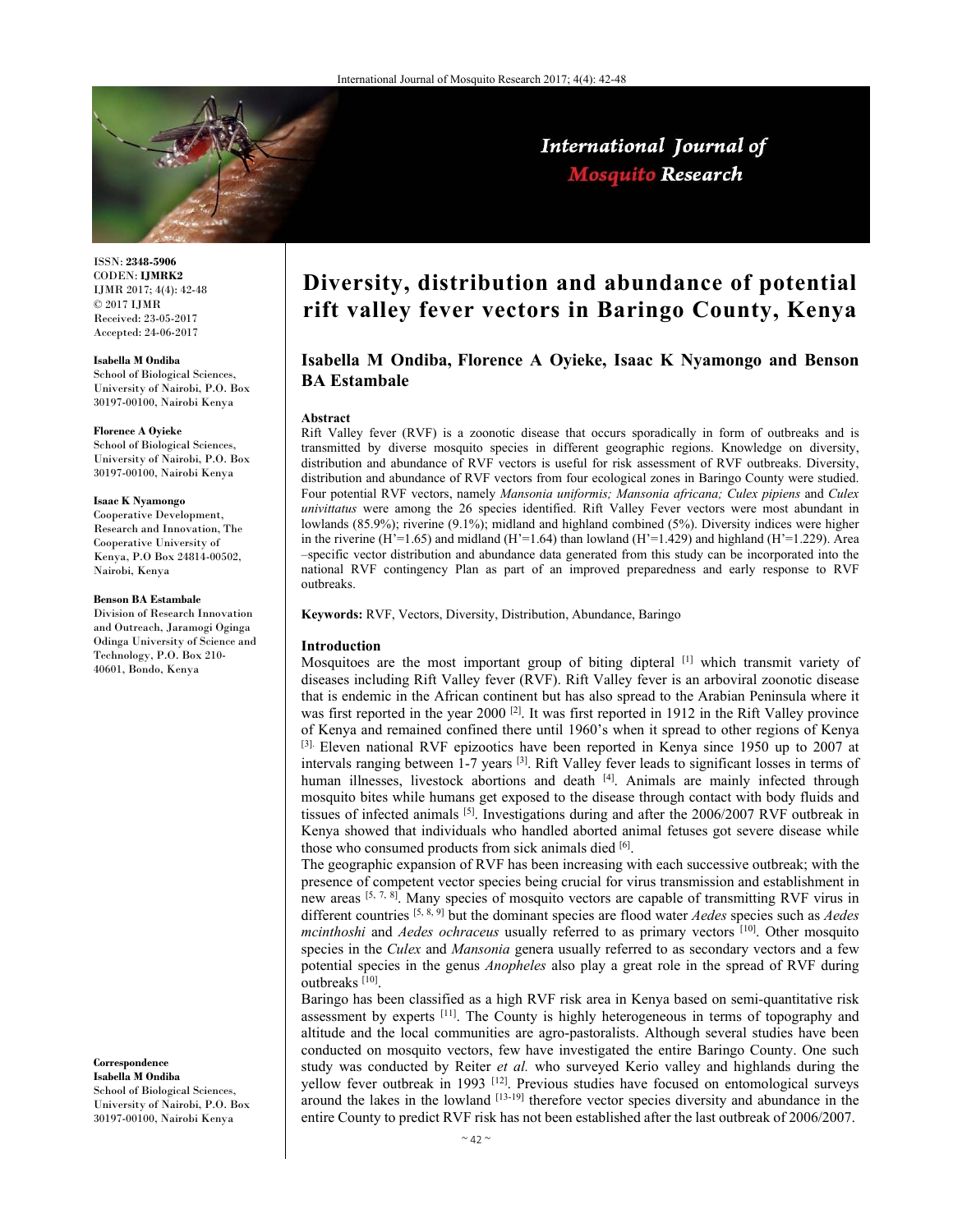The current study investigates RVF vector diversity, distribution and abundance in diverse areas of Baringo County. Data generated would be indicative of RVF hotspot areas and serve as part of early warning signs for RVF outbreaks in the region.

# **2. Materials and Methods**

# **2.1 Study Area Description**

The study was conducted within Baringo County of Kenya (Figure1), lying between 35.602°E - 36.277°E and 0.541°N - 0.723° N at altitudes ranging between 870 and 2499 m asl. The region is inhabited by Tugen, Ilchamus and Pokot communities who are mainly agro-pastoralists. There are four lakes within the study area, two of which are permanent (Lake Baringo and Lake Bogoria) and the other two seasonal (Lake 94 and Lake Kamnarok). Most rivers in the area cease to flow during the dry season and are often characterized by pockets of small pools along the riverbed, which provide suitable breeding micro-habitats for mosquito vectors. There also exist dams that form focal points where humans and livestock aggregate to access water especially during the dry season. The mean annual rainfall is about 650mm with temperature ranging between 30  $^0C$  to 37  $^0C$ . Rift valley fever outbreak occurred once in 2006/2007 and was limited to a few hotspot areas around the L. Baringo and L. 94 [14].



**Fig 1:** Map of study area showing sampling points in Baringo County

#### **2.2 Sampling design and mosquito identification**

The study area was stratified into four zones namely; lowland, riverine, midland and highland based on elevation. Six sampling points were randomly selected from each of the four zones making a total of 24 sites. Indoor and outdoor resting mosquitoes were sampled monthly for a period of 12 months between June 2015 and May 2016. Outdoor mosquitoes were collected using CDC light trap while indoor mosquitoes were sampled by pyrethrum spray collection (PSC). Outdoor sampling was done between 1800 - 0600 hours, a night preceding indoor sampling which was done between 0600 - 0830 hours. All mosquitoes were identified morphologically under the dissecting microscope using taxonomic keys  $[20, 21]$ .

#### **2.3 Statistical analyses**

The relative abundance of the species was expressed as the percentage of the total number of mosquitoes collected. Species diversity was estimated for each zone by Shannon diversity index in PAST software version 2.17c. Negative binomial model was used to determine influence of zone on mosquito abundance. Separate models were fitted for each species of RVF vectors in R version 3.3.1. *Mansonia uniformis* and *Mansonia africana* were combined while *Culex pipiens s.l.* and *Culex univittatus* were analyzed separately.

# **3. Results and Discussion**

# **3.1 Species diversity and relative abundance**

A total of 12,204 mosquitoes were collected and identified to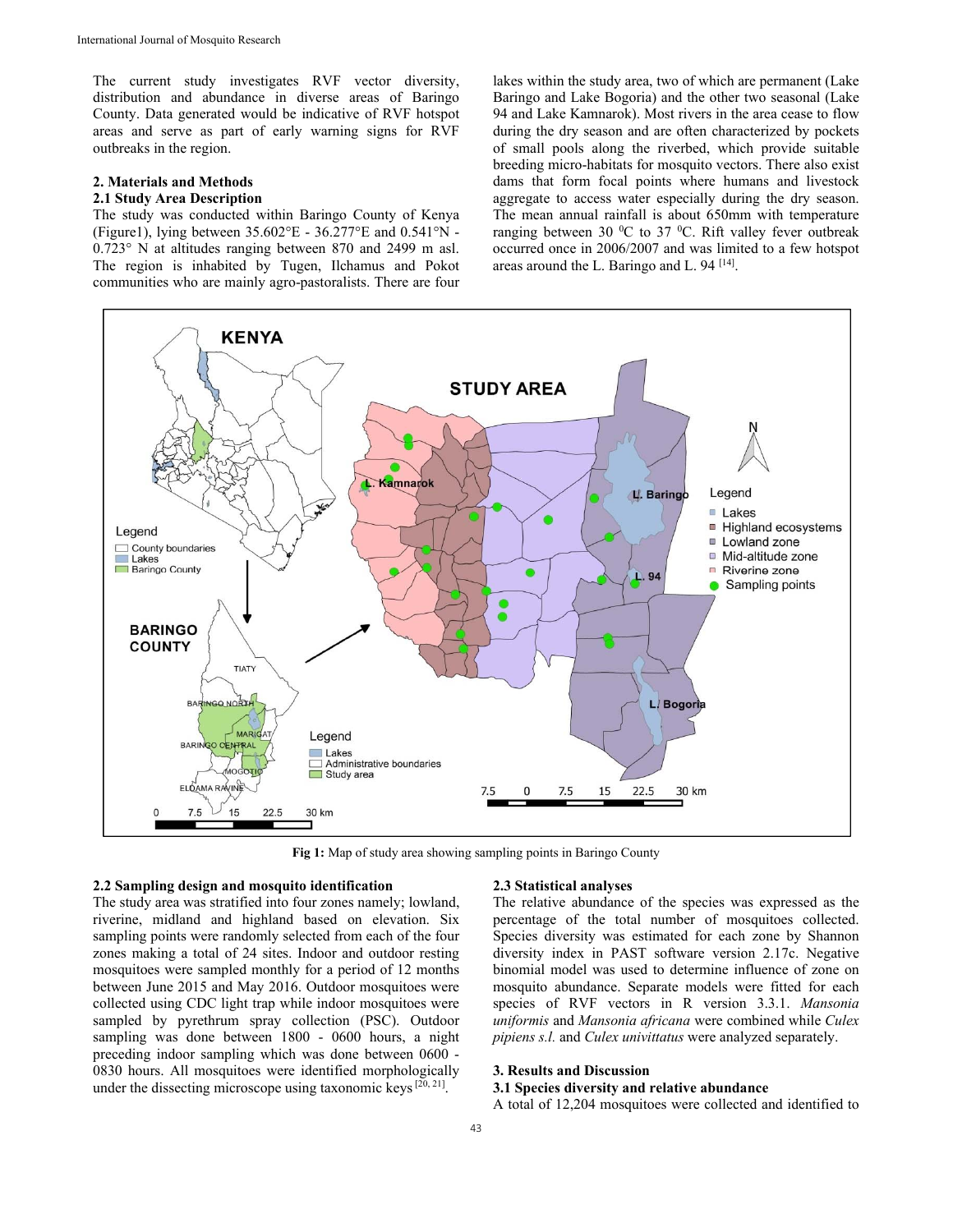26 species belonging to 11 genera from both indoor and outdoor places across the four ecological zones (Table 1). Only four genera namely *Aedes, Culex, Mansonia,* and *Anopheles* have potential and known vectors of RVF. Four species which have been implicated as vectors of RVF were collected and they included; *Mansonia uniformis* (4.4%), *Mansonia africana* (3.3%)*,* which are the principal vectors of RVF in Baringo, *Culex pipiens* s.l. (32.7%) and *Culex univittatus (*2.3%), which are incidental vectors. *Culex pipiens*  (76.6%) was the most abundant of the four RVF vectors while *Mansonia uniformis, Mansonia africana* and *Cx. univittatus* were less abundant (10.4%, 7.7% and 5.3% respectively). The other *Culex* species which were collected include; *Cx. poicilipes, Cx. annulioris, Cx. vansomereni, Cx. ethiopicus*  and *Cx. macfiei. Culex poicilipes* has been reported as a vector of RVF in Mauritania, Sudan, Senegal and South Africa [5, 8, 9]. Its presence in Baringo County increases the diversity of potential RVF vectors.

Though Baringo County is classified as high risk area for RVF outbreaks [11], only secondary vectors were found. These vectors are known to succeed primary vectors after flooding is over [10]. They then increase in population and incidentally transmit RVF virus to animals. This could imply that they are present during inter-epidemic period but help to spread RVF virus during the outbreak initiated by the *Aedes* primary vectors. Other than some species of *Culex* and *Anopheles, Mansonia* species were the most abundant among the other culicines which concurs with previous entomological surveys in Baringo  $[13, 15]$ .

Species belonging to genus *Aedes* were also collected and these included *Ae. hirsutus*, *Ae. vittatus*, *Ae. metallicus, Ae. aegypti* and *Ae. tarsalis*. Throughout the sampling period only 86 individuals of *Aedes* species (0.7%) were collected. However, these species have not been implicated in the transmission of RVF in Baringo. Species of *Aedes* genus were the least abundant probably because they bite outdoors during the day according to previous investigations [22]. Since this study used CDC light traps to collect outdoor mosquitoes at night, the chances of capturing *Aedes* mosquitoes must have been minimized. Alternatively, very few *Aedes* mosquitoes were collected in this study probably due to lack of Carbon dioxide bait normally used with CDC light traps [23]. The *Aedes* primary vectors of RVF in Kenya are *Ae. mcinthoshi* and *Ae*. *ochraceus* commonly referred to as flood water mosquitoes and are believed to maintain the virus transovarially during interepidemic periods. Although these vectors have been reported in small numbers from previous surveys conducted in Baringo [14, 15], they were not collected in this study probably because there was no flooding throughout the sampling period. Another possible explanation for their absence could be because they naturally breed in dambos (shallow depressions which flood during heavy rains) [7] which are not present in Baringo. However, the few

primary vectors of RVF collected during the last outbreak in 2006/2007 in Baringo did not test positive for RVF virus [14]. Since *Aedes* species are suspected to transmit RVF transovarially [7], their low representation in Baringo leaves questions on the source of the virus during the previous outbreak. Nevertheless, other theories propose that RVF virus can be introduced to a region through livestock movement [24]. Baringo being a semi arid County inhabited by pastoralists, the RVF virus during the previous outbreak would have been introduced into the area through animal trade. The *Aedes* species collected in the current study and have been incriminated as vectors of RVF elsewhere included *Ae. vittatus* and *Ae. aegypti* in Saudi Arabia and Sudan respectively [9].

Several other groups of mosquitoes which have not been implicated as vectors were also collected and they include: *Aedeomyia africana, Coquillettidia* spp, *Eretmapodite* spp*, Ficalbia* spp*, Hodgesia* spp*, Orthopodomyia* spp and *Uranotaenia* spp. *Anopheles* mosquitoes which included *Anopheles gambiae, An. funestus, An. coustani* and *An. pharoensis* were also collected*.* Studies conducted elsewhere have incriminated some anopheline species by isolating RVF virus from wild specimens during outbreaks or by demonstrating infectivity in laboratory experiments [9, 25]. For example, *Anopheles coustani* has been reported as a potential vector of RVF virus in Madagascar after isolating the virus from wild specimens [26]. This species was abundant outdoors in Baringo an indication it could be strongly zoophilic hence potential vector of RFV virus. Species of *Coquillettidia* and *Eretmapodite* have also been mentioned as potential vectors of RVF virus  $[25, 26]$ . The presence of these genera in Baringo is an indication of fast spread of RVF in case of an outbreak.

Species diversity indices were higher in the riverine  $(H'=1.65)$  and midland  $(H'=1.64)$  than lowland  $(H'=1.429)$ and highland  $(H'=1.229)$ . Similar trend was seen in species evenness whereby midland had the highest index (e^H/S  $=0.516$ ) followed by riverine (e^H/S  $=0.306$ ). Although lowland had largest number of species count (S=20), the most abundant species accounted for 44.1% thus lowering species evenness to 0.2088 compared to midland with only 10 species but higher evenness of 0.5159 (Table 1). Generally, high numbers of mosquito species were observed in the lowlands and riverine zones.

This is the first time a comprehensive survey of mosquito species including potential vectors of RVF has been conducted in diverse areas of Baringo. The study has revealed species diversity in different ecological zones. Apart from the study conducted by Reiter *et al*. during the 1992/1993 yellow fever outbreak in Kerio Valley (riverine zone in this study), other entomological investigations have been mainly conducted around the lakes region (lowland in this study) [12-15].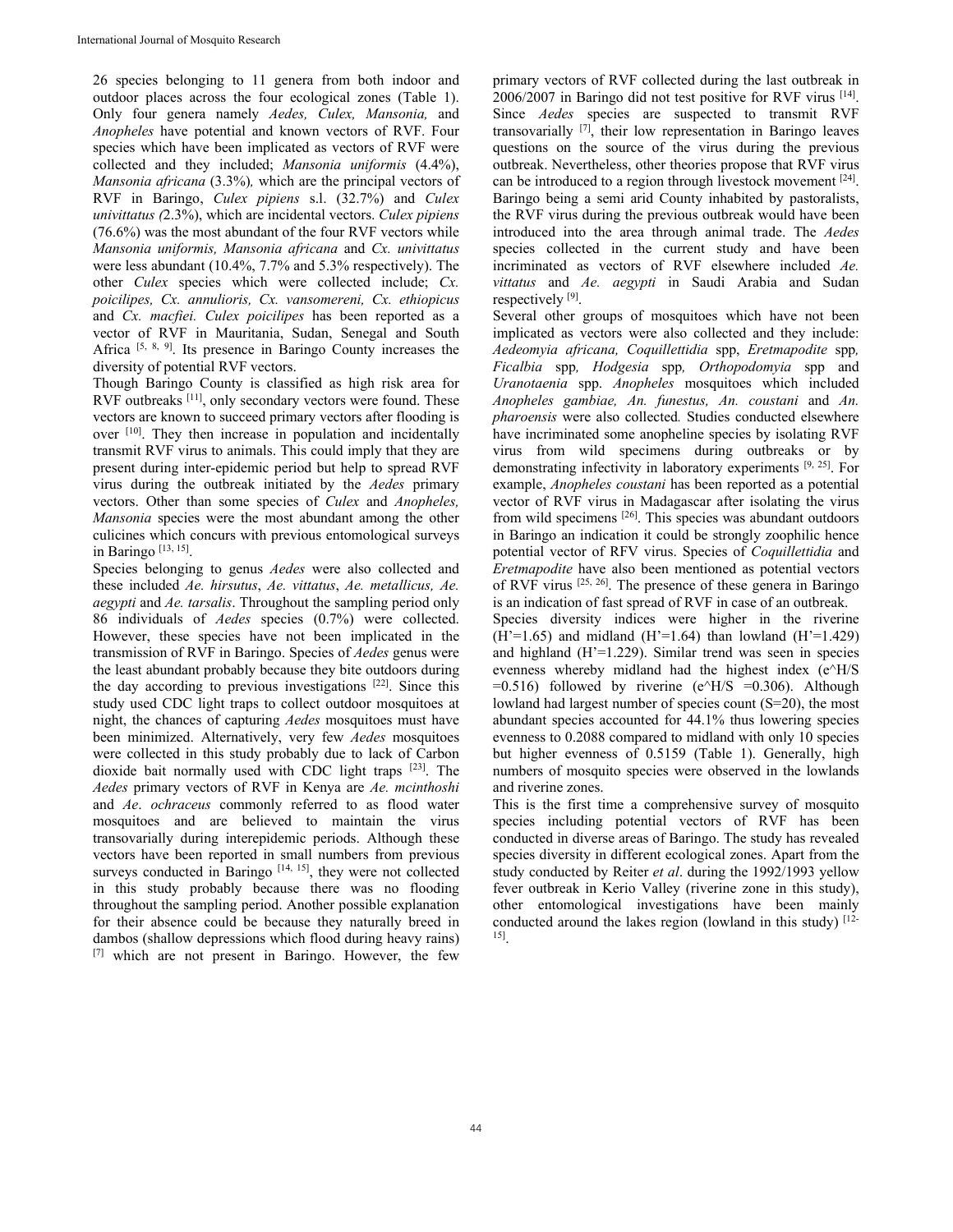|                                 | <b>Total</b>     | Lowland          | <b>Riverine</b>  | Midland                 | Highland         |
|---------------------------------|------------------|------------------|------------------|-------------------------|------------------|
| Aedes aegyti                    | 1                | $\theta$         | $\theta$         | $\theta$                |                  |
| Aedes hirsutus                  | 76               | $\overline{76}$  | $\overline{0}$   | $\overline{0}$          | $\overline{0}$   |
| Aedes metallicus                | 1                | 1                | $\overline{0}$   | $\overline{0}$          | $\theta$         |
| Aedes tarsalis                  | 1                | $\boldsymbol{0}$ | $\boldsymbol{0}$ | 1                       | $\overline{0}$   |
| Aedes vittatus                  | 6                | $\mathbf{1}$     | 5                | $\overline{0}$          | $\theta$         |
| Aedomyia africana               | 146              | $\overline{0}$   | 146              | $\overline{0}$          | $\overline{0}$   |
| Anopheles coustani              | 325              | 296              | 22               | $\overline{7}$          | $\overline{0}$   |
| Anopheles funestus              | 69               | 12               | 57               | $\theta$                | $\theta$         |
| Anopheles gambiae               | 5412             | 4294             | 1053             | 40                      | 25               |
| Anopheles pharoensis            | 291              | 277              | 14               | $\mathbf{0}$            | $\mathbf{0}$     |
| Coquillettidia spp              | 39               | 36               | $\mathbf{1}$     | $\overline{2}$          | $\mathbf{0}$     |
| Culex macfiei                   | 14               | $\overline{2}$   | $\mathbf{0}$     | $\mathbf{0}$            | 12               |
| Culex ethiopicus                | 49               | 43               | $\theta$         | $\overline{2}$          | $\overline{4}$   |
| Culex pipiens s.l.              | 3987             | 3653             | 132              | $\overline{4}$          | 198              |
| Culex univittatus*              | 283              | 167              | 109              | $\overline{2}$          | 5                |
| Culex vansomereni               | 5                | $\mathbf{0}$     | $\mathbf{0}$     | $\overline{0}$          | 5                |
| Culex annulioris                | $\overline{4}$   | $\overline{2}$   | $\overline{c}$   | $\overline{0}$          | $\theta$         |
| Culex poicilipes                |                  | $\mathbf{1}$     | $\overline{2}$   | $\mathbf{0}$            | $\boldsymbol{0}$ |
| Eretmapodite spp                | $\overline{9}$   | $\mathbf{0}$     | $\mathbf{1}$     | $\overline{7}$          | 1                |
| Ficalbia flavopicta             | $\overline{36}$  | 34               | $\overline{0}$   | $\theta$                | $\overline{2}$   |
| Ficalbia splendens              | 179              | 168              | 11               | $\overline{0}$          | $\overline{0}$   |
| Ficalbia uniformis              | 52               | $\mathbf{0}$     | 51               | $\theta$                | 1                |
| Hodgesia spp                    | $\overline{c}$   | $\mathbf{0}$     | $\mathbf{0}$     | $\mathbf{0}$            | $\overline{2}$   |
| Mansonia africana*              | 399              | 297              | 97               | $\overline{\mathbf{3}}$ | $\overline{2}$   |
| Mansonia uniformis <sup>*</sup> | $\overline{542}$ | 358              | 137              | $\overline{8}$          | 39               |
| <b>Orthopodomyia</b>            | 32               | 1                | 31               | $\mathbf{0}$            | $\mathbf{0}$     |
| $\overline{U}$ ranotaenia spp   | 10               | 10               | $\mathbf{0}$     | $\theta$                | $\theta$         |
| Taxa S                          |                  | $\overline{20}$  | 17               | 10                      | 13               |
| Individuals                     |                  | 9729             | 1871             | 76                      | 297              |
| Shannon H                       |                  | 1.429            | 1.65             | 1.641                   | 1.229            |
| Evenness e^H/S                  |                  | 0.2088           | 0.3063           | 0.5159                  | 0.2629           |
| Berger-Parker                   |                  | 0.4414           | 0.5628           | 0.5263                  | 0.6667           |

| <b>Table 1:</b> Mosquito species diversity and abundance in Baringo County |  |  |
|----------------------------------------------------------------------------|--|--|
|                                                                            |  |  |

Rift valley fever vectors in Baringo County

*Mansonia uniformis*, *Ma. africana*, *Culex univittatus* and *Cx. pipiens* s.l. which have been incriminated as vectors of RVF were the most abundant species among the culines. Analysis of diversity indices for vector species alone across the ecological zones showed that lowland had the highest Shannon diversity index  $(H' = 0.6705)$  followed by highland (H'=0.5816). However, species evenness was still higher in the riverine (e $\angle$ H/S = 0.9904) and midland (e $\angle$ H/S=0.9752) compared to lowland and highland (Table 2). High shannon diversity index in the lowland would imply that all the vectors are present in relatively large populations, however, low species evenness may point out to outbreaks in hotspot areas with high vector density as it happened in  $2006/2007$ <sup>[27]</sup>. On the other hand, the high species evenness in the riverine would imply uniform outbreak throughout the zone due to expansion of RVF vectors to new areas [28].

**Table 2:** Rift Valley fever vector species diversity indices and abundance

|                    | Total | Lowland | <b>Riverine</b> | <b>Midland</b> | Highland |
|--------------------|-------|---------|-----------------|----------------|----------|
| Culex pipiens s.l. | 3987  | 3653    | 132             |                | 198      |
| Culex univittatus  | 283   | 167     | 109             |                |          |
| Mansonia africana  | 399   | 297     | 97              |                |          |
| Mansonia uniformis | 542   | 358     | 137             |                | 39       |
| Taxa S             |       |         |                 |                |          |
| Individuals        |       | 4475    | 475             |                | 244      |
| Shannon H          |       | 0.6705  | 1.377           | 1.253          | 0.5816   |
| Evenness e^H/S     |       | 0.4888  | 0.9904          | 0.8752         | 0.4472   |
| Berger-Parker      |       | 0.8163  | 0.2884          | 0.4706         | 0.8115   |

## **3.2 Distribution and abundance of RVF potential vector species across ecologically distinct zones**

Mosquito species abundance varied across zones with lowland having the highest abundance (81.3%) followed distantly by riverine (15.6%). Midland had the lowest population of mosquitoes which accounted for only 0.6% of the total

collections (Table 3). The four vector species implicated in RVF virus transmission; *Mansonia africana, Ma. uniformis, Cx. pipiens* and *Cx. univittatus* were mainly collected from lowlands (85.9%) and riverine (9.1%) with only 5% collected from midland and highland zones combined.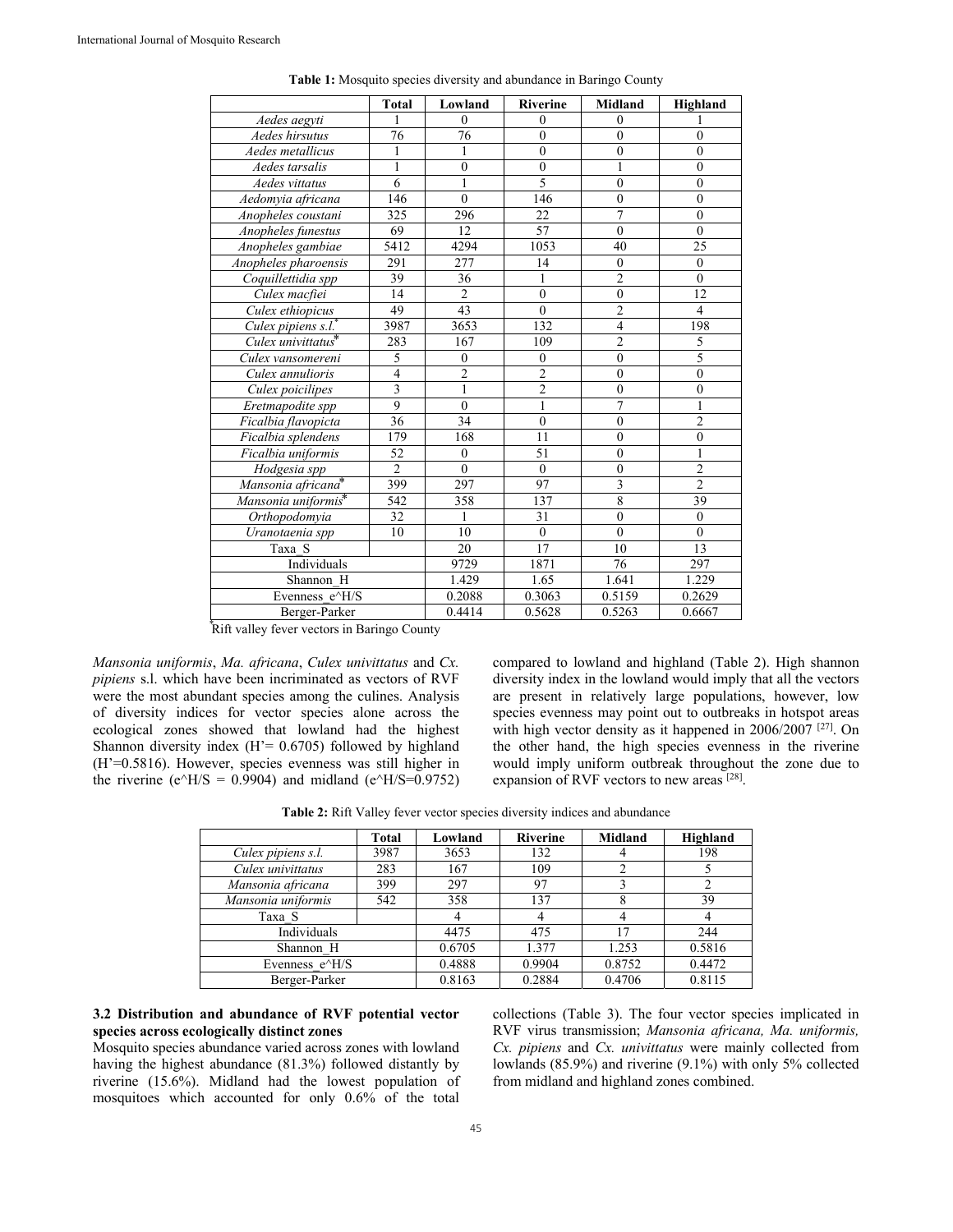|              |             |                |                | <b>Secondary vectors</b> |                | Other mosquito species |                |                 |                |                |                |                |                | <b>Total</b>   |                |                |                |                |                 |                |                |              |                |
|--------------|-------------|----------------|----------------|--------------------------|----------------|------------------------|----------------|-----------------|----------------|----------------|----------------|----------------|----------------|----------------|----------------|----------------|----------------|----------------|-----------------|----------------|----------------|--------------|----------------|
| Zone         | <b>Site</b> | Cx.            | Cx.            | Ma.                      | Ma.            | *Ae.                   | Aed            | An.             | An.            | An.            | An.            | Coq.           | cx.            | Cx.            | Cx.            | Cx.            | Cx.            | Ere.           | Fi.             | Hod.           | Ort.           | Ura.         |                |
|              |             | pip            | uni            | afr                      | unif           | spp                    | Afr            | cou             | fun            | gam            | pha            | spp            | mac            | eth            | van            | ann            | poi            | spp            | spp             | spp            | <b>SDD</b>     | spp          |                |
| High-        | Borowonin   | $\theta$       | 3              | $\overline{0}$           | 2              | $\Omega$               | $\theta$       | $\overline{0}$  | $\overline{0}$ | $\overline{4}$ | $\theta$       | $\Omega$       | $\theta$       | $\theta$       | $\mathbf{0}$   | $\theta$       | $\overline{0}$ | $\overline{0}$ | $\theta$        | $\theta$       | $\theta$       | $\theta$     | 9              |
| land         |             |                |                |                          |                |                        |                |                 |                |                |                |                |                |                |                |                |                |                |                 |                |                |              |                |
|              | Kapkenda    | 62             | $\overline{0}$ | $\overline{0}$           | 13             | $\overline{0}$         | $\theta$       | $\overline{0}$  | $\overline{0}$ | 16             | $\theta$       | $\theta$       | $\theta$       | $\theta$       |                | $\theta$       | $\theta$       |                |                 | $\Omega$       | $\theta$       | $\theta$     | 94             |
|              | Kaptimbor   | 128            | $\overline{2}$ | $\theta$                 | 24             |                        | $\theta$       | $\theta$        | $\theta$       | $\Omega$       | $\theta$       | $\theta$       | 12             | $\Delta$       | $\overline{4}$ | $\theta$       | $\theta$       | $\theta$       |                 | $\mathfrak{D}$ | $\theta$       | $\theta$     | 178            |
|              | Kaptich     | $\theta$       | $\theta$       | $\theta$                 | $\overline{0}$ | $\mathbf{0}$           | $\theta$       | $\theta$        | $\theta$       | $\mathbf{0}$   | $\Omega$       | $\Omega$       | $\Omega$       | $\Omega$       | $\theta$       | $\theta$       | $\theta$       | $\theta$       | $\Omega$        | $\Omega$       | $\Omega$       | $\Omega$     | $\theta$       |
|              | Kiberege    | 6              | $\mathbf{0}$   | $\overline{2}$           | $\overline{0}$ | $\overline{0}$         | $\mathbf{0}$   | $\mathbf{0}$    | $\mathbf{0}$   | $\overline{2}$ | $\theta$       | $\theta$       | $\Omega$       | $\theta$       | $\theta$       | $\theta$       | $\overline{0}$ | $\mathbf{0}$   |                 | $\Omega$       | $\theta$       | $\theta$     | 11             |
|              | Talai       | 2              | $\theta$       | $\theta$                 | $\theta$       | $\theta$               | $\theta$       | $\theta$        | $\theta$       | 3              | $\Omega$       | $\theta$       | $\theta$       | $\theta$       | $\theta$       | $\theta$       | $\theta$       | $\theta$       |                 | $\theta$       | $\theta$       | $\theta$     | 6              |
| Subtotal     |             | 198            | 5              | 2                        | 39             |                        | $\theta$       | $\theta$        | $\theta$       | 25             | $\Omega$       | $\theta$       | 12             | $\overline{4}$ | 5              | $\Omega$       | $\theta$       |                | $\overline{4}$  | $\overline{2}$ | $\Omega$       | $\Omega$     | 298            |
| Spp %        |             | 66             | 1.7            | 0.7                      | 13.1           | 0.3                    | $\mathbf{0}$   | $\theta$        | $\theta$       | 8.4            | $\Omega$       | $\theta$       | 4.0            | 1.3            | 1.7            | $\theta$       | $\theta$       | 0.3            | 1.3             | 0.7            | $\theta$       | $\theta$     |                |
| Low-         | Kapkuikui   | 2945           | 19             | 2                        | 53             | $\overline{0}$         | $\mathbf{0}$   | 25              | 6              | 3197           | 74             |                | $\theta$       |                | $\overline{0}$ | $\theta$       | $\overline{0}$ | $\mathbf{0}$   | 168             | $\overline{0}$ | $\theta$       | 2            | 6493           |
| land         |             |                |                |                          |                |                        |                |                 |                |                |                |                |                |                |                |                |                |                |                 |                |                |              |                |
|              | Loboi       | 382            | 50             | 18                       | 127            | 77                     | $\mathbf{0}$   | 137             | $\overline{3}$ | 616            | 14             | $\overline{4}$ | $\Omega$       | 22             | $\theta$       | $\theta$       | $\theta$       | $\mathbf{0}$   | 67              | $\Omega$       | $\theta$       | 8            | 1525           |
|              | Nteppes     | 190            | 28             | 11                       | 17             |                        | $\overline{0}$ | $\theta$        | $\mathbf{0}$   | 209            | 17             | $\theta$       | $\Omega$       | $\Omega$       | $\theta$       | $\theta$       | $\theta$       | $\Omega$       | $\theta$        | $\Omega$       |                | $\Omega$     | 474            |
|              | Robert's    | 15             | 8              |                          |                | $\theta$               | $\mathbf{0}$   | $\overline{0}$  | $\mathbf{0}$   | $\overline{7}$ | $\overline{0}$ | $\theta$       | $\Omega$       | 20             | $\mathbf{0}$   | $\theta$       | $\theta$       | $\mathbf{0}$   | 5               | $\theta$       | $\theta$       | $\Omega$     | 57             |
|              | Salabani    | 17             |                | 2                        | 25             | $\theta$               | $\theta$       | $\theta$        | $\theta$       | 105            | 113            | $\theta$       | 2              | $\Omega$       | $\theta$       | 2              | $\Omega$       | $\theta$       | $\Omega$        | $\Omega$       | $\theta$       | $\Omega$     | 267            |
|              | Sirata      | 103            | 61             | 263                      | 135            | $\theta$               | $\theta$       | 134             | 3              | 160            | 59             | 31             | $\theta$       | $\theta$       | $\theta$       | $\theta$       |                | $\theta$       | $\theta$        | $\Omega$       | $\theta$       | $\Omega$     | 950            |
| Subtotal     |             | 3652           | 167            | 297                      | 358            | 78                     | $\overline{0}$ | 296             | 12             | 4294           | 277            | 36             | $\overline{2}$ | 43             | $\mathbf{0}$   | $\overline{2}$ | $\mathbf{1}$   | $\mathbf{0}$   | 240             | $\mathbf{0}$   |                | 10           | 9766           |
| Spp %        |             | 37.4           | 1.7            | 3.0                      | 3.7            | 0.8                    | $\mathbf{0}$   | 3.0             | 0.1            | 44.0           | 2.8            | 0.4            | 0.0            | 0.4            | $\mathbf{0}$   | 0.0            | 0.0            | $\theta$       | 2.5             | $\Omega$       | 0.0            | 0.1          |                |
| Mid-<br>land | Chebarsiat  | $\theta$       | $\theta$       | $\mathbf{0}$             | $\mathbf{0}$   | $\overline{0}$         | $\mathbf{0}$   | $\mathbf{0}$    | $\mathbf{0}$   | $\overline{0}$ | $\Omega$       | $\theta$       | $\Omega$       | $\theta$       | $\mathbf{0}$   | $\theta$       | $\mathbf{0}$   | $\overline{0}$ | $\Omega$        | $\Omega$       | $\theta$       | $\theta$     | $\overline{0}$ |
|              | Kimalel     | $\theta$       | $\mathbf{0}$   | $\theta$                 | 4              | $\overline{0}$         | $\mathbf{0}$   | 5               | $\mathbf{0}$   | 6              | $\Omega$       | 2              | $\theta$       | $\theta$       | $\mathbf{0}$   | $\mathbf{0}$   | $\Omega$       | $\mathbf{0}$   | $\Omega$        | $\theta$       | $\theta$       | $\Omega$     | 17             |
|              | Kimao       |                |                | $\theta$                 | $\overline{0}$ | $\overline{0}$         | $\theta$       | $\theta$        | $\theta$       |                | $\Omega$       | $\theta$       | $\theta$       | $\theta$       | $\theta$       | $\theta$       | $\theta$       | $\theta$       | $\theta$        | $\Omega$       | $\theta$       | $\Omega$     | $\overline{3}$ |
|              | Kipcherere  | 3              |                | 3                        | -1             | $\overline{0}$         | $\theta$       |                 | $\overline{0}$ | 16             | $\theta$       | $\theta$       | $\Omega$       | $\theta$       | $\theta$       | $\theta$       | $\theta$       | $\mathbf{0}$   |                 | $\Omega$       | $\theta$       | $\theta$     | 26             |
|              | Kabeswa     | $\theta$       | $\overline{0}$ | $\mathbf{0}$             | 2              | $\overline{0}$         | $\mathbf{0}$   | $\overline{0}$  | $\mathbf{0}$   | 12             | $\Omega$       | $\theta$       | $\theta$       | $\mathbf{0}$   | $\mathbf{0}$   | $\mathbf{0}$   | $\theta$       | $\overline{0}$ | $\Omega$        | $\Omega$       | $\theta$       | $\theta$     | 14             |
|              | Yomu        | $\Omega$       | $\theta$       | $\theta$                 | $\overline{1}$ |                        | $\theta$       |                 | $\theta$       | 5              | $\Omega$       | $\theta$       | $\theta$       | 2              | $\theta$       | $\theta$       | $\theta$       | $\theta$       | $\Omega$        | $\Omega$       | $\theta$       | $\theta$     | 10             |
| Subtotal     |             | $\overline{4}$ | $\overline{2}$ | 3                        | 8              |                        | $\theta$       | $7\phantom{.0}$ | $\mathbf{0}$   | 40             | $\Omega$       | $\overline{2}$ | $\Omega$       | 2              | $\theta$       | $\mathbf{0}$   | $\theta$       | $\overline{0}$ |                 | $\Omega$       | $\theta$       | $\theta$     | 70             |
| Spp %        |             | 5.7            | 2.9            | 4.3                      | 11.4           | 1.4                    | $\overline{0}$ | 10              | $\overline{0}$ | 57.1           | $\theta$       | 2.9            | $\Omega$       | 2.9            | $\theta$       | $\mathbf{0}$   | $\theta$       | $\overline{0}$ | 1.4             | $\Omega$       | $\Omega$       | $\Omega$     |                |
| Riverine     | Barwessa R  | 88             | 27             | 26                       | 38             |                        | $\theta$       |                 |                | $\overline{4}$ | 3              | $\Omega$       | $\Omega$       | $\Omega$       | $\theta$       |                | $\Omega$       |                | $\overline{36}$ | 0              | 00             | $\theta$     | 227            |
|              | Barwessa S  | 2              | $\overline{7}$ | 3                        | $\overline{1}$ | 5                      | $\Omega$       | $\theta$        | $\theta$       | 27             | $\Omega$       | $\Omega$       | $\Omega$       | $\Omega$       | $\theta$       | $\Omega$       | $\theta$       | $\theta$       | 14              | $\Omega$       | $\theta$       | $\Omega$     | 59             |
|              | Enot        | 13             |                | 6                        | 51             | $\theta$               | $\overline{A}$ | 3               | $\mathbf{0}$   | 66             | $\Omega$       |                | $\Omega$       | $\Omega$       | $\theta$       | $\theta$       | $\theta$       | $\overline{0}$ | $\Omega$        | $\Omega$       | $\overline{2}$ | $\theta$     | 147            |
|              | Kamnarok    | 12             | 64             | 60                       | 43             | $\theta$               | 142            | 14              | 55             | 912            | 11             | $\theta$       | $\theta$       | $\Omega$       | $\theta$       | $\theta$       | $\overline{2}$ | $\theta$       | 12              | $\Omega$       | $\theta$       | $\theta$     | 1327           |
|              | Litein      | 16             | 5              |                          | $\overline{4}$ | $\Omega$               | $\theta$       | $\overline{4}$  |                | 28             | $\theta$       | $\Omega$       | $\Omega$       | $\Omega$       | $\theta$       | $\Omega$       | $\theta$       | $\theta$       | $\Omega$        | $\Omega$       | 29             | $\Omega$     | 88             |
|              | Salawa      |                | 5              |                          | $\overline{0}$ | $\mathbf{0}$           | $\mathbf{0}$   | $\overline{0}$  | $\mathbf{0}$   | 16             | $\theta$       | $\theta$       | $\theta$       | $\theta$       | $\theta$       | $\theta$       | $\mathbf{0}$   | $\mathbf{0}$   | 3               | $\Omega$       | $\theta$       | $\theta$     | 26             |
| Subtotal     |             | 132            | 109            | 97                       | 137            | 6                      | 146            | 22              | 57             | 1053           | 14             |                | $\theta$       | $\theta$       | $\theta$       |                | $\overline{2}$ |                | 65              | $\Omega$       | 31             | $\mathbf{0}$ | 1874           |
| Spp $%$      |             | 7.0            | 5.8            | 5.2                      | 7.3            | 0.3                    | 7.8            | 1.2             | 3.0            | 56.2           | 0.7            | 0.1            | $\Omega$       | $\Omega$       | $\theta$       | 0.1            | 0.1            | 0.1            | 3.5             | $\Omega$       | 1.6            | $\Omega$     |                |

**Table 3:** Mosquito species collected in the study sites across the four ecological zones in Baringo County, Kenya

\*Aedes species included: Ae. hirsutus, Ae. vittatus, Ae. metallicus, Ae. aegypti and Ae. tarsalis; Spp % - Species percentage; Cx-Culex; pip-pipiens; uni-univittatus; Ma-Mansonia; afr-africana; unif-uniformis; Ae-Aedes; Spp-species; Aed-Aedeomyia; A.n-Anopheles; cou-coustani; fun-funestus; gam-gambiae; pha-pharoensis; Coq-Coquillettidia; mac-macfiei; eth-ethiopicus; van; vansomereni; ann-annulioris; poi-poicilipes; Ere-Eretmapodite; Fi-Ficalbia; Hod-Hodgesia; Ort-Orthopodomyia; Ura-Uranotaenia.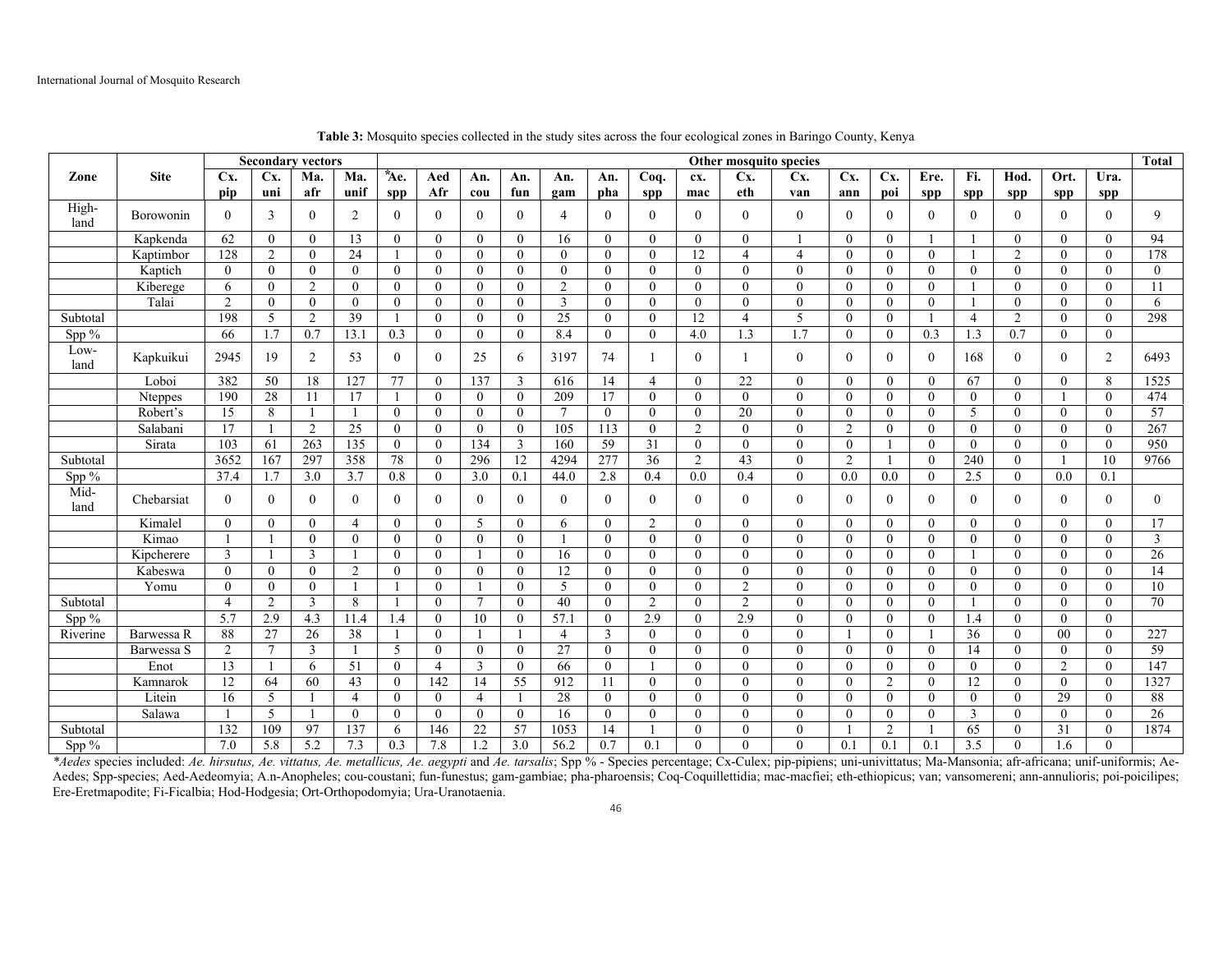Though RVF vector species were represented in all zones irrespective of sites, the distributional abundance varied for species in each zone. For *Mansonia africana,* 74.8%, 23.9%, 0.8% and 0.5% were collected at lowland; riverine, midland and highland zones respectively while *Ma. uniformis* was also collected in the lowland, riverine, midland and highland in the following proportions respectively: 66.1%, 25.2%, 1.5% and 7.2%. Proportions of *Cx. pipiens* s.l. collected were 91.6% in the lowland, 3.3% in the riverine, 0.1% in the midland and 5.0% in the highland while those for *Culex univittatus* were 59.0%, 38.5%, 0.7%, 1.8% respectively. The abundance of *Mansonia* species combined was significantly different in lowland compared to highland which was used as a reference (p=0.018). Similarly, abundance of *Cx. pipiens* s.l. was significantly different in the lowland compared to highland (p=0.000). However, *Culex univittatus* abundance was not statistically different across zones (p>0.05) (Table 4).

| Zone     | <b>Species</b>  | <b>Estimate</b> | <b>Std Error</b> | z-value  | p-value |
|----------|-----------------|-----------------|------------------|----------|---------|
| Lowland  | Mansonia spp    | 1.1860          | 0.05014          | 2.385    | 0.018   |
|          | $Cx$ . pipiens  | 2.5730          | 0.3662           | 7.026    | 0.000   |
|          | Cx.univittatus  | 0.8695          | 0.7210           | 1.206    | 0.228   |
| Midland  | Mansonia        | $-1.0885$       | 0.7363           | $-1.478$ | 0.139   |
|          | $Cx$ . pipiens  | $-1.7047$       | 1.0040           | $-1.698$ | 0.089   |
|          | $Cx$ univitatus | $-0.9163$       | 1.1339           | $-0.808$ | 0.419   |
| Riverine | Mansonia        | 0.6038          | 0.5245           | 1.151    | 0.249   |
|          | $Cx$ . pipiens  | $-0.5108$       | 0.3946           | $-1.295$ | 0.195   |
|          | Cx.univittatus  | 0.5170          | 0.7243           | 0.714    | 0.475   |

**Table 4:** Negative binomial coefficients for vector abundance and distribution across ecological zones

Presence of RVF potential vectors in all ecological zones though in small numbers may point out to expansion of areas at risk. This is in agreement with the findings of Ochieng *et al.* which predict that future climatic conditions will lead to increase in spatial distribution of RVF vectors [28]. *Mansonia* species which are the principal vectors of RVF in Baringo [14], were collected in relatively large numbers from sites which were near swamps in each ecological zone. These sites included Kapkenda and Kaptimbor in the highlands; Barwessa River, Enot and Kamnarok in the riverine; Loboi and Sirata in the lowlands. In particular, Loboi and Sirata have large permanent swamps with the latter having the largest number of *Mansonia* mosquitoes collected in this study and was one of the hotspots of RVF during the 2006/2007 outbreak in Baringo. The large number of *Mansonia* species collected from sites near a swamp is similar with findings of Arum *et al.* in which more mosquitoes of this genus were collected from marshy areas [24]. An entomological survey in diverse regions of Kenya also indicated that *Mansonia* species are adapted to large swampy areas around lakes which provide suitable breeding habitats [15].

# **4. Conclusion**

This study demonstrates the local abundance and distribution of mosquito species that could propagate arboviral infections in Baringo; information which is an integral component of risk assessment for localized RVF outbreaks. High densities of RVF vector mosquitoes are mostly concentrated in the lowlands where RVF outbreak occurred in 2006/2007 and riverine zone where RVF outbreak has never occurred. Presence of known vectors in areas previously free of RVF (riverine zone) is a risk indicator for future outbreaks. This raises concern as consequences of RVF outbreak are dramatic both for human and animal health. These findings should be incorporated in the existing national RVF contingency plan for improved local preparedness and early response to RVF outbreaks. Based on this study, frequent monitoring of mosquito vector species, distribution and abundance to detect geographical expansion of RVF vectors is recommended as one of the useful early warning signs for the local occurrence

and transmission of Rift Valley fever virus. The RVF vector distribution predictive map drawn from data generated in this study [28] will complement intervention measures for control of the disease, including strategic vaccination for livestock. Furthermore, the area –specific vector predictive maps can be incorporated into the existing national RVF contingency Plan by the Baringo Veterinary department as part of an improved local preparedness and early response in case of RVF outbreaks.

# **5. Acknowledgements**

We wish to thank Mark Rotich and Richard Bor for assisting in mosquito species identification and providing bench space in the laboratory. We thank the field project staff; Eric Agure, Juliet Jepkosgei and Macrae Mbalanya for field logistics and data collection. Baringo county community and the local authorities are highly appreciated for their support and cooperation. Finally, the project team members are appreciated for their invaluable input during the study. The study received financial assistance from the WHO's Special Programme for Research and Training in Tropical Diseases (TDR) through a grant agreement with the International Development Research Centre of Canada (106905-00). This in turn funded Project No. B20278 through a collaborative research between University of Nairobi and Jaramogi Oginga Odinga University of Science and Technology, Kenya.

#### **6. References**

- 1. WHO. Vector control methods for use by individuals and communities. World Health Organization. Geneva, 1997, 1-23.
- 2. Abdo‐Salem S, Gerbier G, Bonnet P, AL‐Qadasi M, Tran A, Thiry E *et al*. Descriptive and spatial epidemiology of Rift valley fever outbreak in Yemen 2000–2001. Annals of the New York Academy of Sciences. 2006; 1081(1):240-2.
- 3. Murithi RM, Munyua P, Ithondeka PM, Macharia JM, Hightower A, Luman ET *et al*. Rift Valley fever in Kenya: history of epizootics and identification of vulnerable districts. Epidemiology and Infection 2011;